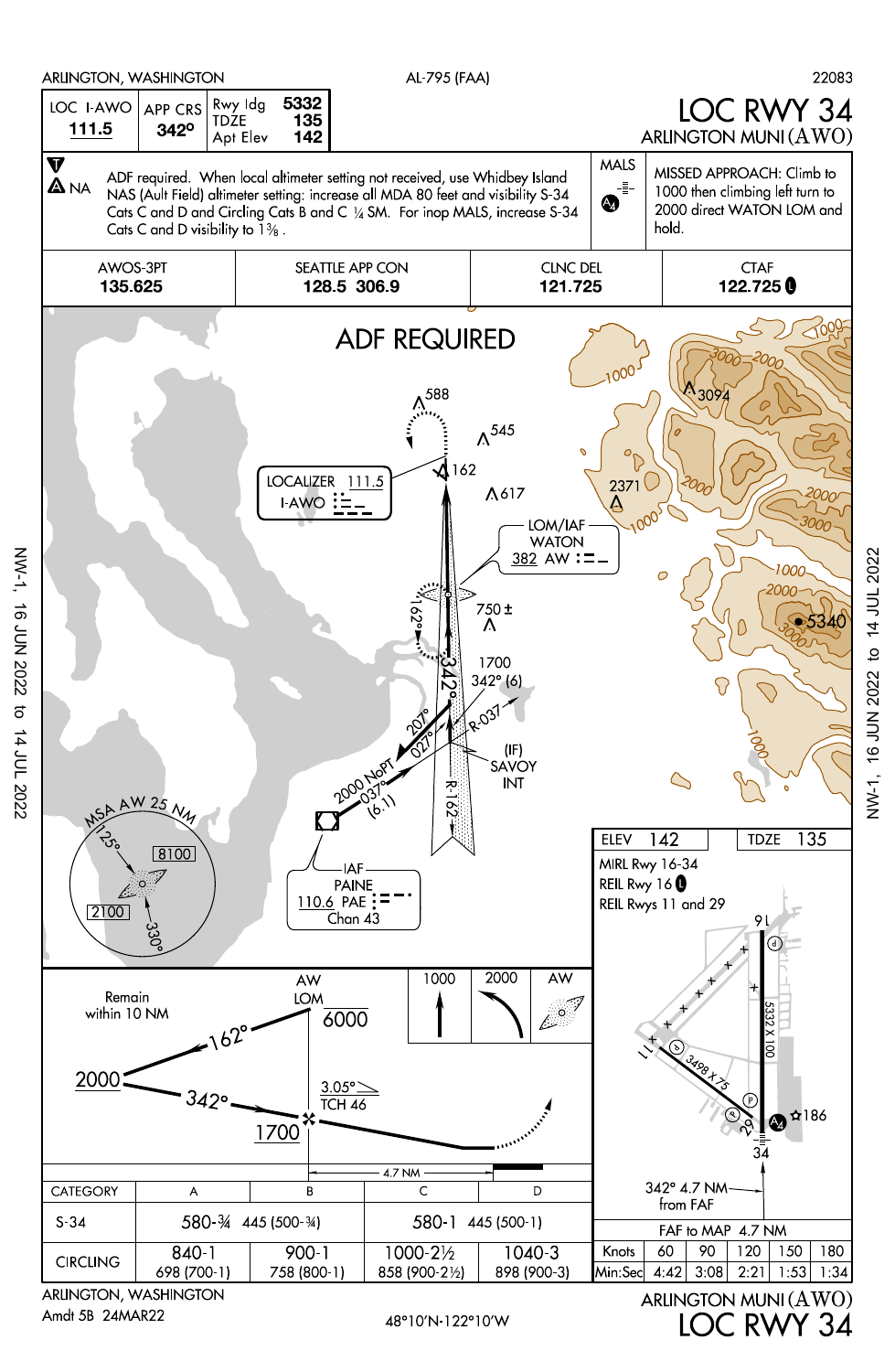

NW-1, 16 JUN 2022 to 14 JUL 2022

**16 JUN 2022** 

 $NW-1$ ,

NDB RWY 34